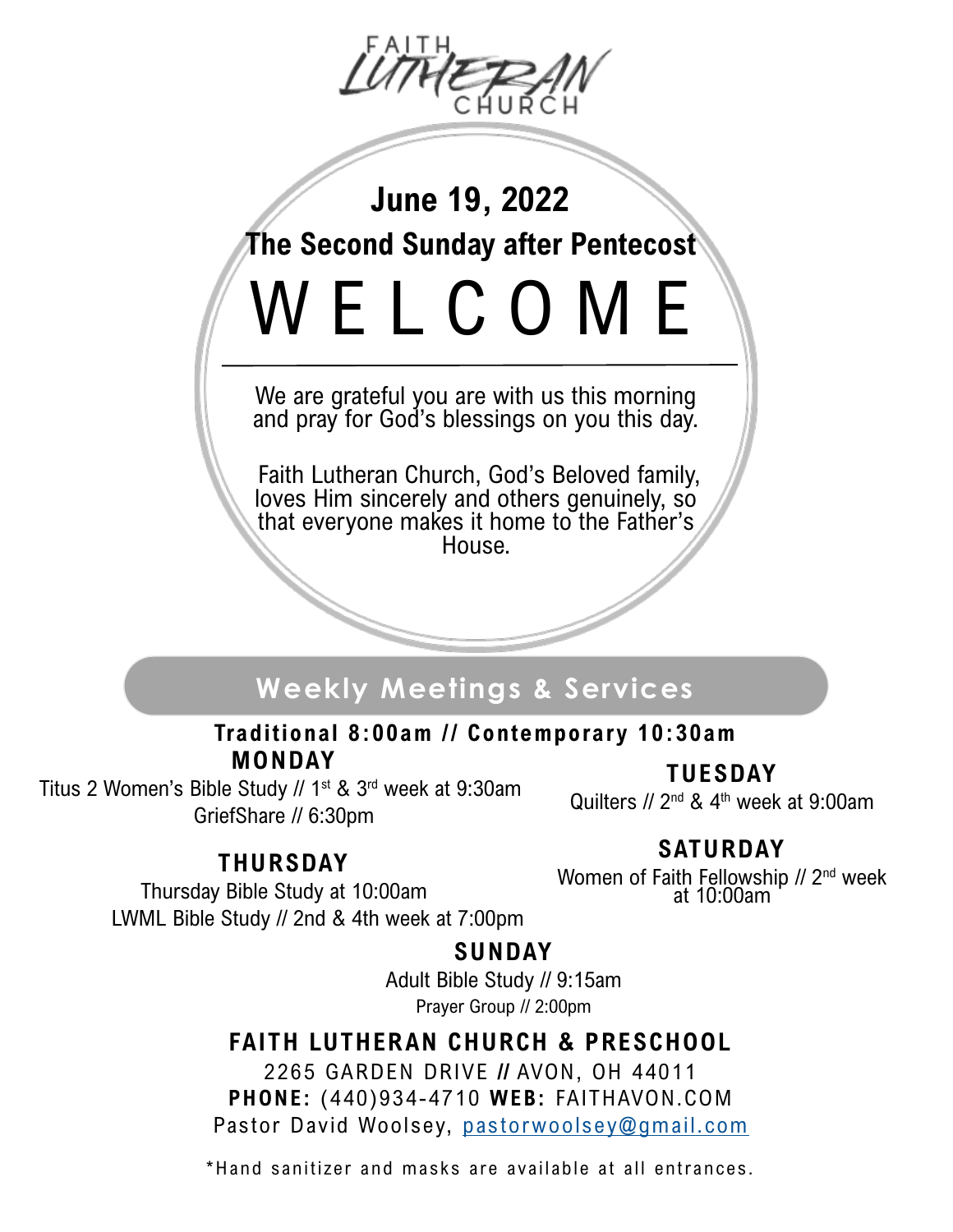# **This Week at Church**

**Today: Adult Bible Study:** 9:15 am **Prayer Group:** 2:00 pm

**Monday, June 20: GriefShare:** 6:30 pm

**Thursday, June 23: Thursday Bible Study cancelled**

**Saturday, June 25: GriefShare Picnic:** 1:00 pm

### **Altar Flowers**

The Flowers on the Altar are given to the glory of God and in Celebration of Richard & Carol Petersen's *65th Wedding Anniversary* on June 22nd and In Celebration of *Richard Petersen's 90<sup>th</sup> Birthday* on June 21<sup>st</sup>.

God's Blessings, Richard and Carol!

### **In Our Prayers**

**Expectant Families:** Gabrielle & Karel Castillo, Michael & Lauren Jamison

**Comfort, Health, & Recovery:** Kaleigh Emling, Russ Ezolt, Joyce Pushpak, Tim Rader, Eddie Rueda, Marisol Serrano, Susan Petrillo, Joyce Spencer, Andrew Miles, John Teagle, Judy Jamison, Benjamin Vazquez, Earlisha W., Susan Klingbeil, Jean Smith, Gene Hosier, Helen Farren, David Dietrich, Christine Leech-Thomas, Rodney M., Janet Leventry

**Our Homebound Members:** Helen Farren, Ron Fein, John & Ellen Hill, Billie Jean Malloy, Dick & Carol Peterson, Tim Rader, Marie Rommel, Donna Wodzak, Joanne Wolfram

**Serving the Armed Forces:** Michael Gill, Harrison Grady, Jacob Lezon, Billy Pelger

### **Attendance/Offerings**

Attendance: In-person: 146 Online: 72 Envelope: \$4,515.00 Plate: \$70.00 Building Fund: \$150.00 E-giving: \$2,290.86

## *Sponsor a Mile*

The Youth Group is doing a "Sponsor a Mile" fundraiser to help get us to Houston. It is 1,282 miles from Faith to the Houston Convention Center. You have the opportunity to sponsor a mile with each mile corresponding to one dollar. Sponsor as many miles as you would like and put it in the offering box with a note or memo to denote it as part of the fundraiser. We will update our progress with a bus and road displayed in the narthex.

# *Church Clean Up*

We are cleaning the church...files! Peg McCullough has graciously offered to help update Church 360, our church database. We are trying to have a more accurate church profile. Peg will be reaching out via email and/or phone call to update your information, please be on the lookout and respond.

## *VBS Thank You!*

Thank you to EVERYONE who helped this week at VBS! You ALL made it so successful! Your time and witness to our children is much appreciated!

**Please note:** The Thursday Evening Women's Bible Study for June 23 is cancelled. We'll reconvene on July 14 at a new time, 6:30pm. The next "Walk & Talk" will be August 6 & 27, we will not meet in July due to the holiday weekend.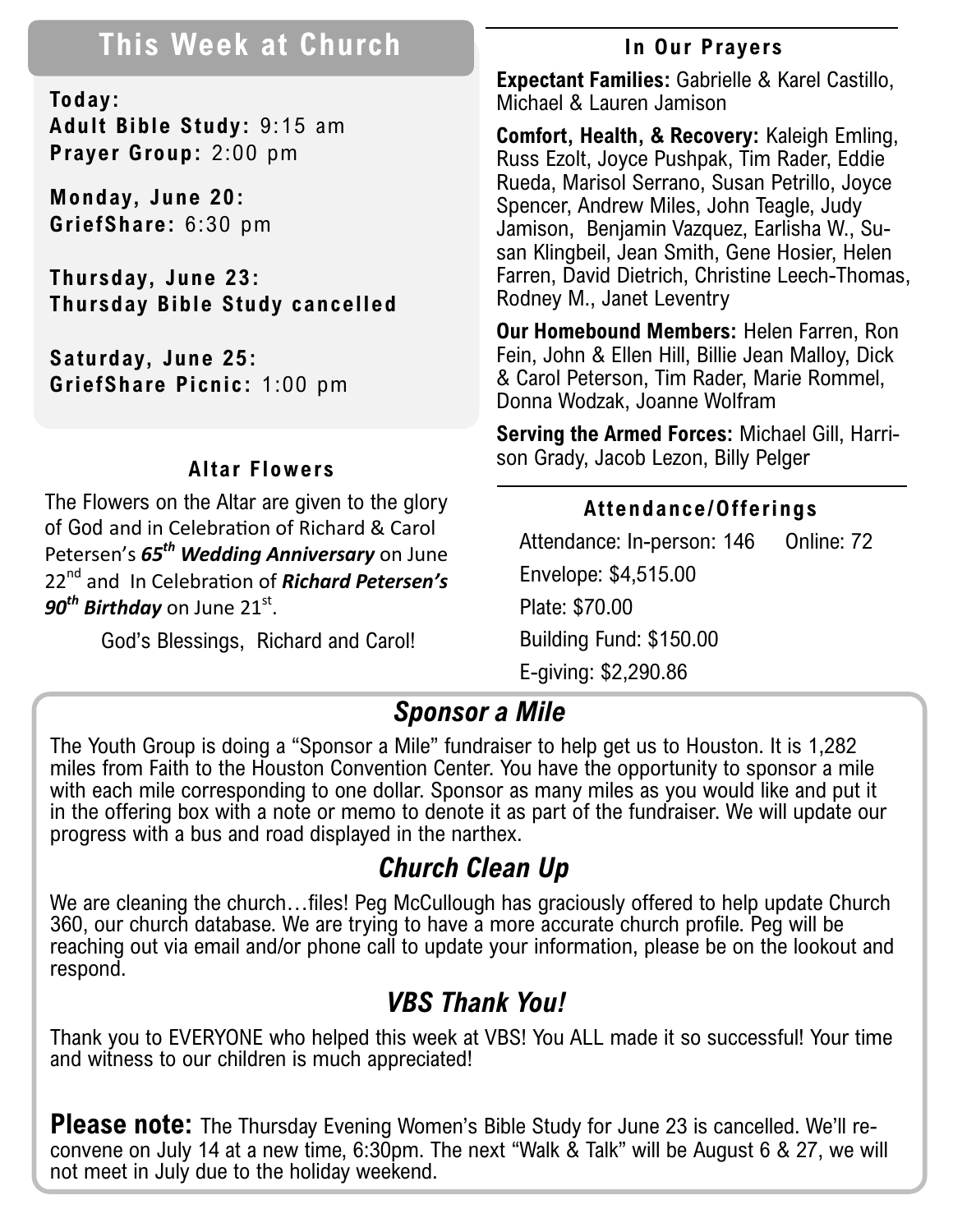# **Upcoming Events**

**Hymn Sing**  *July 3, 7:45 am*

**Youth Gathering Commissioning** *July 3, 10:30 am*

**Youth Gathering Potluck** *July 3, 5:00 pm*

**Fourth of July** *Office Closed*

**LCMS National Youth Gathering** *July 9-13*

**Pastor's 15th Anniversary Picnic** *Sunday, July 10: 12:00 pm*

#### **Readings for the Week**

Isaiah 65:1-9 Galatians 3:23-4:7 Luke 8:26-39

#### **Bir thday Blessings**

| <b>Bob Robertson</b> | June 19 |
|----------------------|---------|
| Bob Jamison          | June 20 |
| David Woolsey        | June 21 |
| Dick Petersen        | June 21 |
| Leslie Ross          | June 21 |
| Jason Becker         | June 21 |
| Elvin Rueda          | June 21 |
| Jacob Siegert        | June 22 |
| Jenna Siegert        | June 22 |
| Matthew Griffin      | June 22 |
| Susan Soeder         | June 23 |
| Susan Cooper         | June 25 |
| Jenny Vazquez        | June 25 |
| Klaus Selent         | June 25 |

#### **Happy Anniversary**

George & Martha Huebner **40th** June 19 Brian & Janice Mather **8th** June 21 Richard & Carol Petersen **65th** June 22 Klaus & Marilyn Selent **32nd**June 23 Randy & Kristen Knavel **6th** June 25

# **Memory Verse Challenge**



## **1 Corinthians 15:58**

Therefore, my beloved brothers, be steadfast, immovable, always abounding in the work of the Lord, knowing that in the Lord your labor is not in vain.